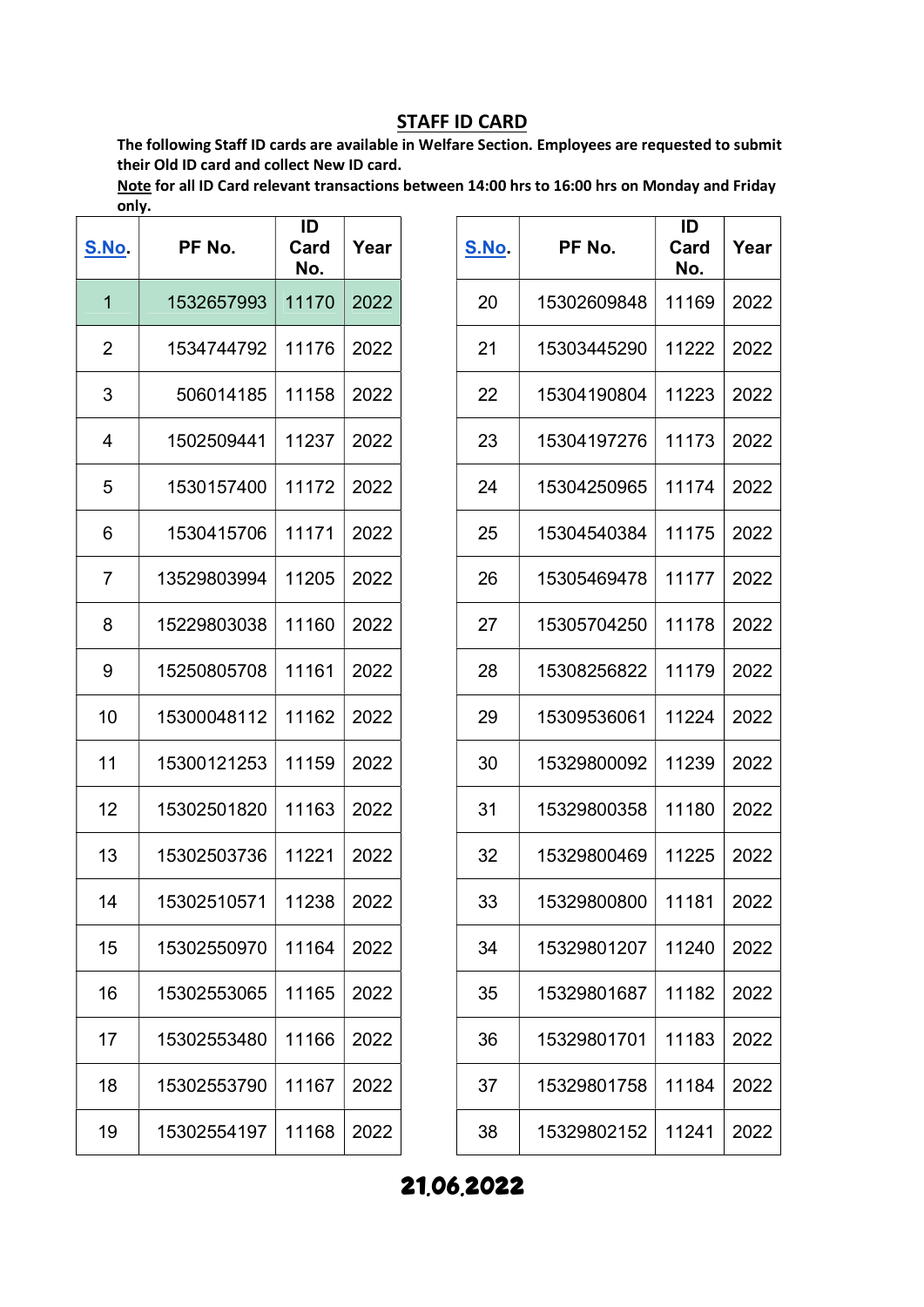The following Staff ID cards are available in Welfare Section. Employees are requested to submit their Old ID card and collect New ID card.

Note for all ID Card relevant transactions between 14:00 hrs to 16:00 hrs on Monday and Friday only.

| <u>S.No.</u> | PF No.      | ID<br>Card<br>No. | Year |
|--------------|-------------|-------------------|------|
| 39           | 15329802689 | 11185             | 2022 |
| 40           | 15329802717 | 11186             | 2022 |
| 41           | 15329802868 | 11187             | 2022 |
| 42           | 15329802988 | 11188             | 2022 |
| 43           | 15329803030 | 11189             | 2022 |
| 44           | 15329803141 | 11190             | 2022 |
| 45           | 15329803169 | 11191             | 2022 |
| 46           | 15329803194 | 11242             | 2022 |
| 47           | 15329803436 | 11192             | 2022 |
| 48           | 15329803588 | 11193             | 2022 |
| 49           | 15329803595 | 11243             | 2022 |
| 50           | 15329803732 | 11194             | 2022 |
| 51           | 15329803734 | 11195             | 2022 |
| 52           | 15329803739 | 11196             | 2022 |
| 53           | 15329803743 | 11197             | 2022 |
| 54           | 15329803744 | 11198             | 2022 |
| 55           | 15329803773 | 11199             | 2022 |
| 56           | 15329803808 | 11200             | 2022 |
| 57           | 15329803843 | 11232             | 2022 |

| <u>S.No.</u> | PF No.      | ID<br>Card<br>No. | Year |
|--------------|-------------|-------------------|------|
| 58           | 15329803848 | 11233             | 2022 |
| 59           | 15329803852 | 11226             | 2022 |
| 60           | 15329803868 | 11244             | 2022 |
| 61           | 15329803875 | 11201             | 2022 |
| 62           | 15329803876 | 11227             | 2022 |
| 63           | 15329803954 | 11202             | 2022 |
| 64           | 15329803968 | 11245             | 2022 |
| 65           | 15329803969 | 11246             | 2022 |
| 66           | 15329803971 | 11203             | 2022 |
| 67           | 15329803973 | 11247             | 2022 |
| 68           | 15329803974 | 11204             | 2022 |
| 69           | 15329803981 | 11248             | 2022 |
| 70           | 15329804003 | 11249             | 2022 |
| 71           | 15329804005 | 11206             | 2022 |
| 72           | 15329804007 | 11207             | 2022 |
| 73           | 15329804013 | 11250             | 2022 |
| 74           | 15350806099 | 11208             | 2022 |
| 75           | 15429802497 | 11209             | 2022 |
| 76           | 15429802504 | 11210             | 2022 |

21.06.2022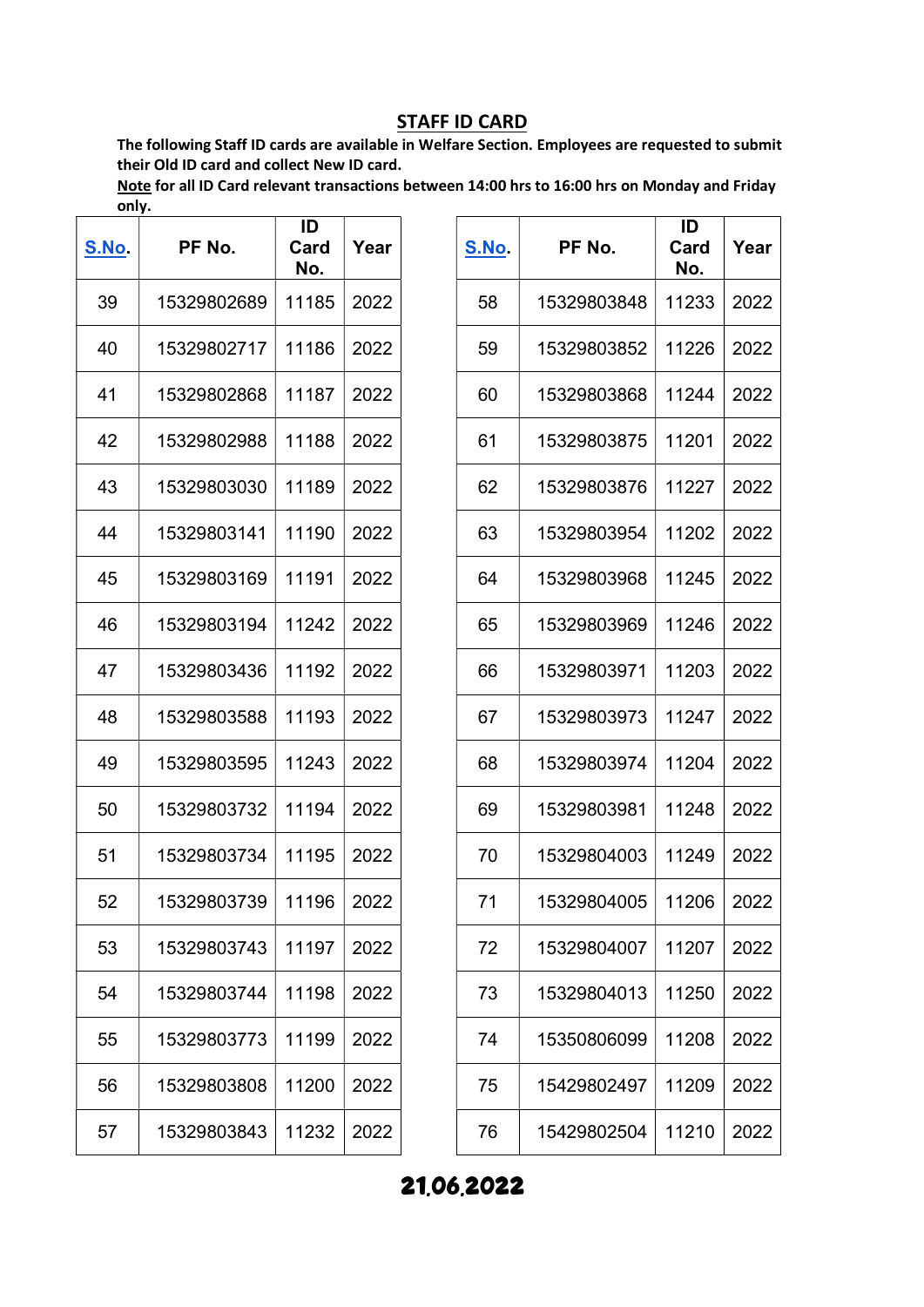The following Staff ID cards are available in Welfare Section. Employees are requested to submit their Old ID card and collect New ID card.

Note for all ID Card relevant transactions between 14:00 hrs to 16:00 hrs on Monday and Friday only.

| <u>S.No</u> . | PF No.      | ID<br>Card<br>No. | Year |
|---------------|-------------|-------------------|------|
| 77            | 15429802505 | 11211             | 2022 |
| 78            | 15504499670 | 11218             | 2022 |
| 79            | 15529801456 | 11212             | 2022 |
| 80            | 15529801459 | 11213             | 2022 |
| 81            | 15550801661 | 11251             | 2022 |
| 82            | 15661208309 | 11214             | 2022 |
| 83            | 15661506230 | 11215             | 2022 |
| 84            | 15829801748 | 11228             | 2022 |
| 85            | 16429800529 | 11216             | 2022 |
| 86            | 50813849327 | 11229             | 2022 |
| 87            | 50813888495 | 11252             | 2022 |
| 88            | 50881303014 | 11217             | 2022 |
| 89            | 15305C00044 | 11123             | 2022 |
| 90            | 15306C00142 | 11124             | 2022 |
| 91            | 15307C00014 | 11126             | 2022 |
| 92            | 15308C00151 | 11128             | 2022 |
| 93            | 15309C00006 | 11131             | 2022 |
| 94            | 15310C00233 | 11133             | 2022 |
| 95            | 15310C00293 | 11134             | 2022 |

| <b>S.No.</b> | PF No.      | ID<br>Card<br>No. | Year |
|--------------|-------------|-------------------|------|
| 96           | 15310C99961 | 11135             | 2022 |
| 97           | 15312C00042 | 11230             | 2022 |
| 98           | 15312C00372 | 11139             | 2022 |
| 99           | 15313C00018 | 11147             | 2022 |
| 100          | 15306C00193 | 11234             | 2022 |
| 101          | 15306J00217 | 11125             | 2022 |
| 102          | 15308C00125 | 11127             | 2022 |
| 103          | 15308C00206 | 11129             | 2022 |
| 104          | 15308F00205 | 11130             | 2022 |
| 105          | 15310C00036 | 11132             | 2022 |
| 106          | 15311C00007 | 11136             | 2022 |
| 107          | 15312C00148 | 11137             | 2022 |
| 108          | 15312C00261 | 11138             | 2022 |
| 109          | 15312C00385 | 11140             | 2022 |
| 110          | 15312C00457 | 11141             | 2022 |
| 111          | 15312C00524 | 11142             | 2022 |
| 112          | 15312C00585 | 11143             | 2022 |
| 113          | 15312C00593 | 11144             | 2022 |
| 114          | 15312C00676 | 11145             | 2022 |

21.06.2022